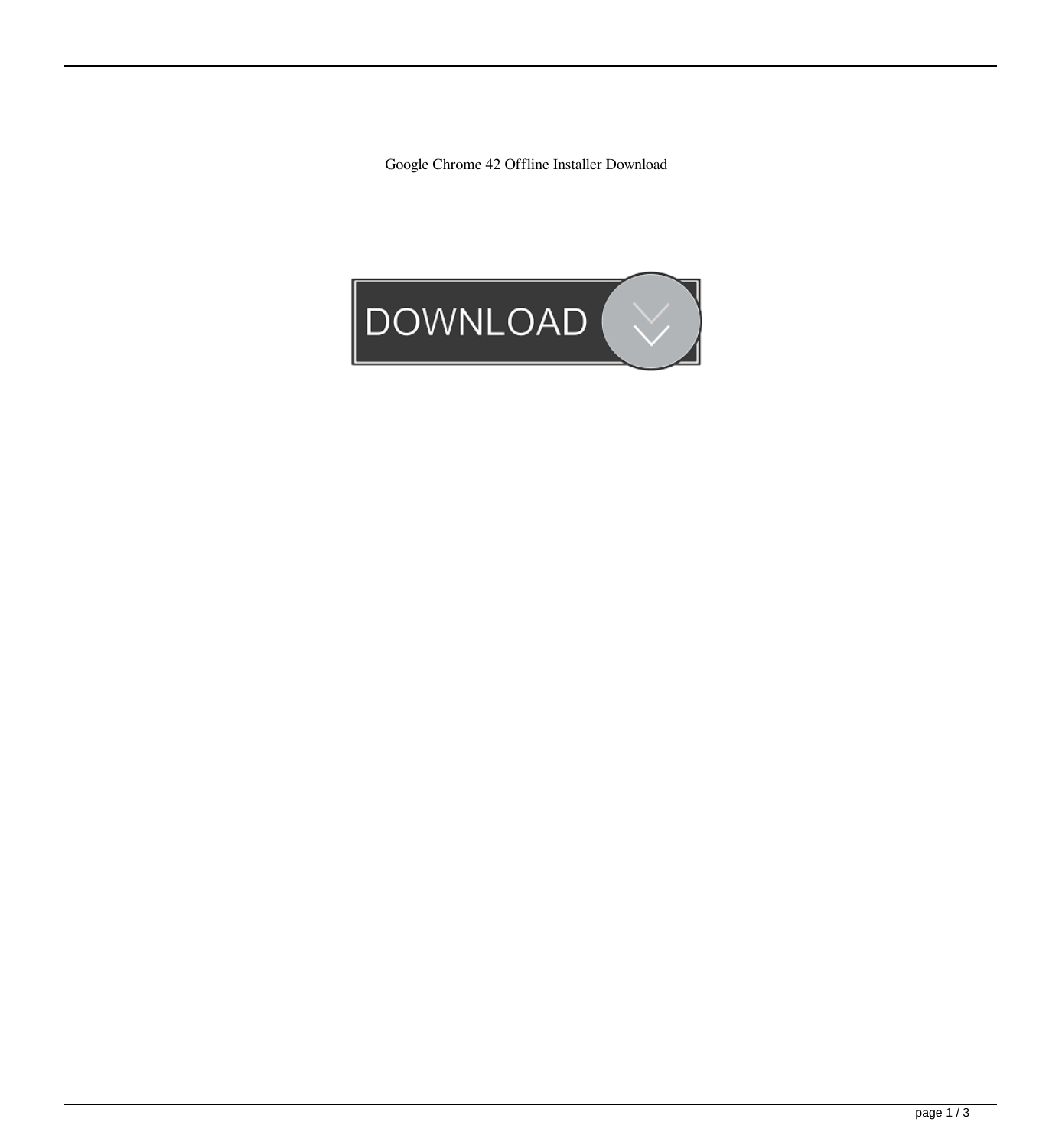Google Chrome 42 offline installer is one of the best web browsers that have several new features for its users. Chrome 42 Beta Offline Installer APK Chrome Beta Offline Installer APKDownload here. Google Chrome Offline Installer APK for Android. How to Download and Install Google Chrome Offline Installer APK for Android. File Details – Google Chrome Offline Installer APK Download for Android. How to Install an Android APK File. APK file is a archive format which is used to preserve files during the distribution process. It is similar to ZIP file but most of the things are managed automatically by the Android system. Latest version of Google Chrome offline installer, download link for offline installable Google Chrome 42.0.2311.60 APK on Android (for smartphones) and desktop. Google Chrome Offline Installer is the best web browser that comes bundled with all other features of a regular browser. So just download this file to install Google Chrome Offline Installer on Android or Windows.Serbian minister resigns from Nato summit after 'no to peace' protest Published duration 20 April 2012 media caption Serbian media reports that the protest involved some 4,000 people and included nationalist groups as well as anti-NATO demonstrators The Serbian government has said one of its ministers has resigned after being accused of inciting ethnic hatred by chanting "no to peace" during a protest on Nato's 10th anniversary. The minister, Vuk Jeremic, has been removed from his post but Prime Minister Ivica Dacic said he could not resign. The BBC's Mark Lowen in Belgrade says the prime minister, who is himself a Serb, faces a political storm if he cannot get his deputy to quit. The protest was organised by nationalists in Belgrade. Mr Dacic said the deputy minister was a "symbol" of "national interests of Serbia". But Mr Jeremic told local media he would not resign and accused the prime minister of trying to "shut off" all sides of the debate over Nato. Mr Jeremic's resignation - announced at a news conference late on Thursday appears to have surprised people in the country, which is on the edge of the EU. The BBC's Mark Lowen in Belgrade says the resignation of the prime minister's deputy may be seen as a signal to the international community that Serbia is willing to hold talks with the EU over EU entry. The Nato summit is taking place